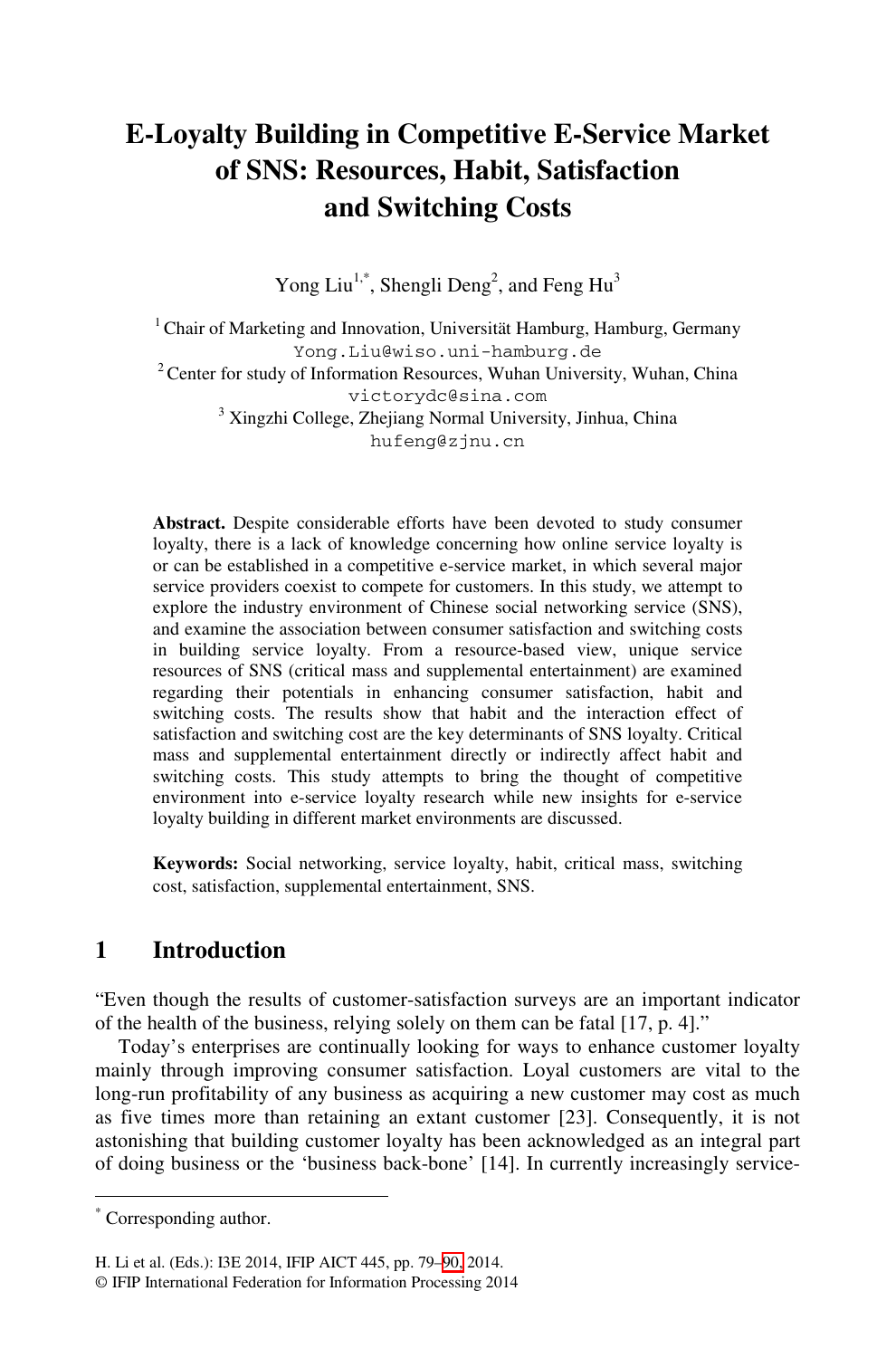based economies [11], a growing interest has been dedicated to consumer loyalty building in an e-service or Internet environment.

A considerable number of studies on e-service loyalty (e-loyalty) have been conducted in recent years, most of which suggest that consumer loyalty, as a result of consumer satisfaction, is mainly gained through improving service quality. However, previous works have claimed that the effect of satisfaction on consumer loyalty varies greatly under the condition of different levels of switching costs in, i.e. various human-mediated physical service environments [18]. There is lack of relevant knowledge and researches in the contexts of e-service community. For instance, little knowledge is available concerning how e-loyalty is altered along with the evolution of business environment, in particular when the market becomes highly competitive with several competent service providers.

In addition, website design tools are under rapid development with the advances in information and communication technology (ICT), which has made it an easy task to develop or even 'duplicate' new website functionality or applications. As a result, it becomes more difficulty today for e-service providers to gain advantages in competition simply relying on a well-working service website, in particular when competitors start to 'learn' fast from each other. In an Internet environment, where competition may be only one click away [36], a rising concern is how to make their service distinguishing, i.e. through offering unique resources.

From a resource-based view, the study sought to investigate the interdependencies between unique e-service resource, habit, consumer satisfaction and switching costs in building consumer loyalty in a highly competitive service market—the social networking service (SNS) market in China. In this market, several competent SNS suppliers coexist to compete for consumers while offering similar web functionalities and presentation. Two unique resources underlying SNS—critical mass and supplemental entertainment, are discussed and examined regarding their roles in facilitating consumer habit, satisfaction and switching costs.

# **2 Theoretical Background**

### **2.1 Determinants of E-Loyalty: Service Quality and Satisfaction**

Customer loyalty has long been a hot research topic for both business and marketing. The last several decades have witnessed a paradigm shift from tangible products (i.e. brand loyalty) to human-mediated service (i.e. hotel and restaurant) and to recent computer-mediated service (or e-service) in this field, along with the advance of information technologies. According to various researches on customer loyalty, the framework of service quality—satisfaction—consumer loyalty or its extension has been widely employed in tangible products and human-mediated service contexts [6, 14]. Apparently, e-service loyalty has been mainly assumed to be a result of satisfaction, which is enhanced by a diversity of service quality.

Despite the widespread emphasis of satisfaction on e-loyalty establishment, recent research on switching behavior of e-service seems to offer a different picture. "New IT choices are only a click away on the Internet, and switching to a competing IT is almost as easy as downloading and installing it, or completing an online registration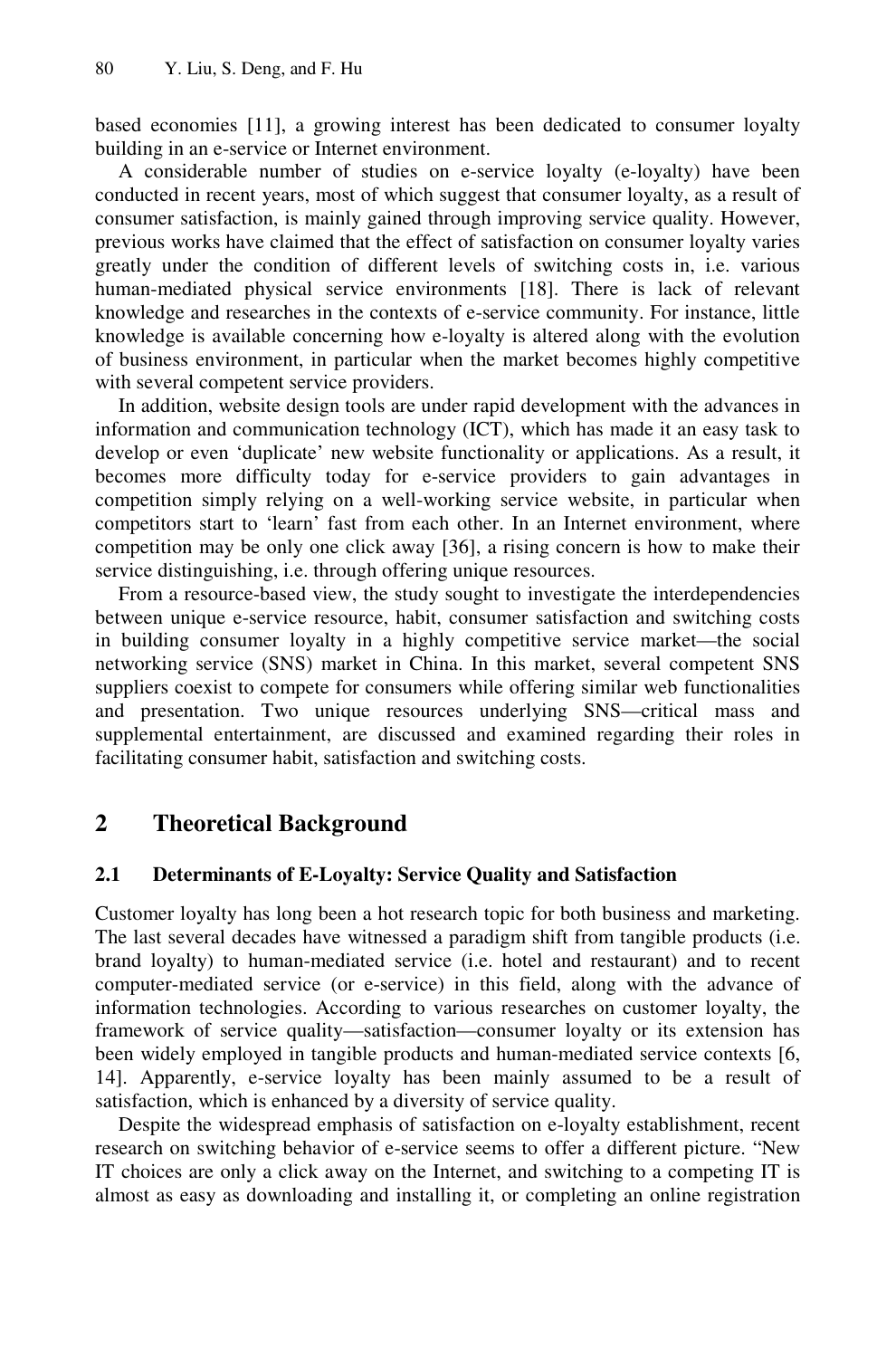form to sign up for a different service" [5]. As a result, it becomes increasingly easier for online consumers to switch to other service providers who offer similar services[36]. In certain e-service market (i.e. online gaming industry), it seems to be especially difficult to build customer loyalty, while satisfied consumers may easily switch to other service providers [c.f. 25]. A recent study on massively multiplayer online role playing games (MMORPGs) found that high attractiveness of alternatives and low switching cost significantly motivate game players' switching intention [16]. Steenkamp and Baumgartner (1992) noted that switching behaviors may occur among satisfied customers due to their attempt to try something novel or different for fun or thrill [30]. Customers may be satisfied with their choices, but may still switch to alternatives owing to a desire for novelty or complexity in brand consumption or curiosity, or getting bored, fed up, on repetitively doing the same thing [12, 15, 28]. Balabanis et al. (2006) found that satisfaction is a significant predictor of e-loyalty only for those consumers who have a low level of satisfaction [3]. Bhattacherjee et al. (2012) reported that satisfaction with prior e-service provider only has a small and marginal negative influence on switching behavior [5].

#### **2.2 Business Environment and Consumer Categories**

The inconsistence in previous research findings between e-service loyalty and switching behavior may be interpreted from the perspective of business environment. By an investigation of a diversity of tangible products and physical services, a study of Jones and Sasser (1995) noted that a consumer's perceived satisfaction affects loyalty in a different way in different industry settings [18], as shown in Figure 1. An consumer may be loyal to a specific service with a low degree of satisfaction, but also betray a service provider in spite of a high degree of satisfaction [c.f. 17]. As a result, based on the interaction patterns between satisfaction and loyalty, Jones & Sasser (1995, p. 11) suggested that "consumers behave in one of four basic ways: as loyalists, as defectors, as mercenaries, or as hostages", as shown in Table 1.



**Fig. 1.** How the competitive environment affects the satisfaction-loyalty relationship (Source: adapted from [18, 22])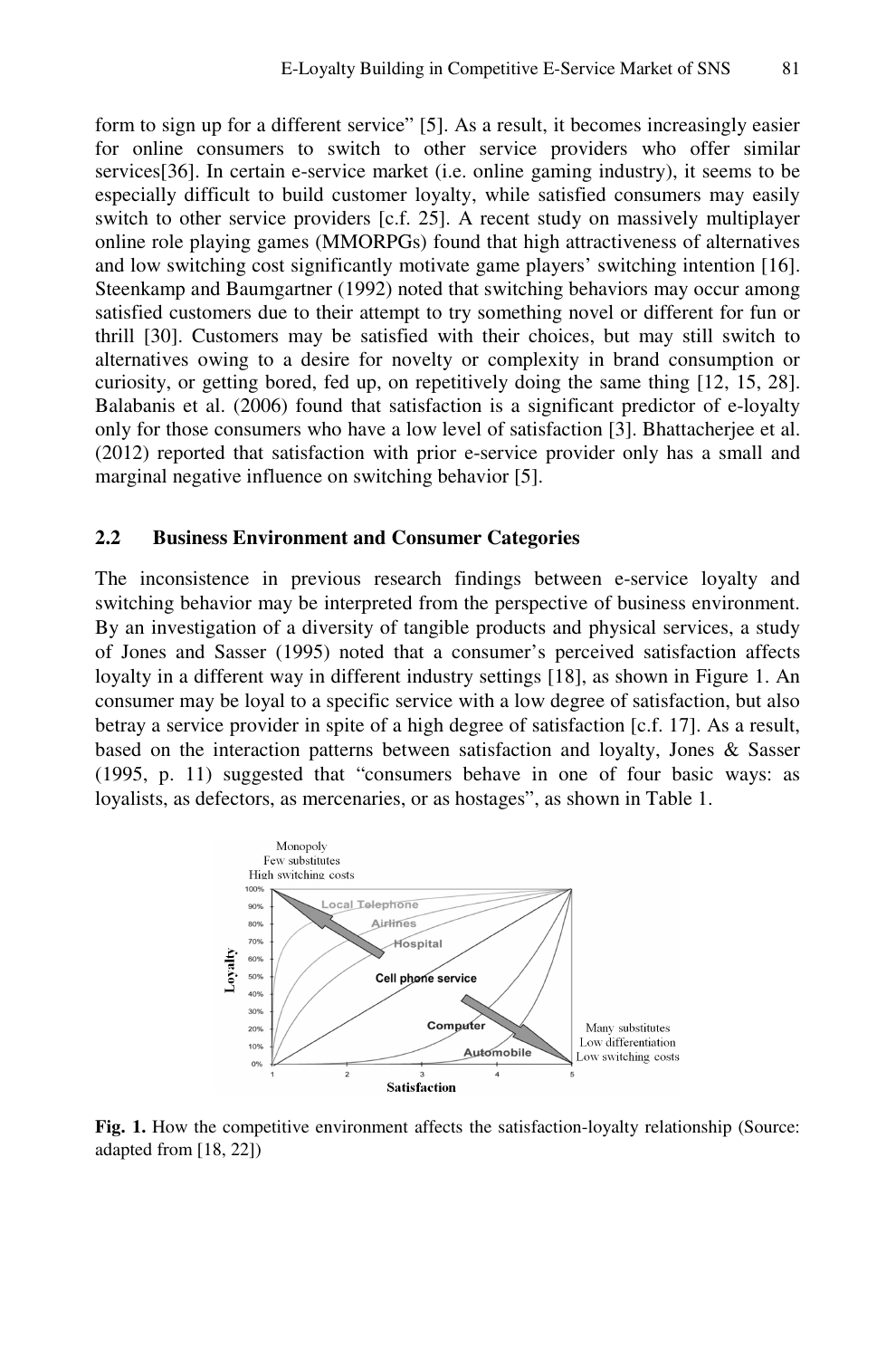In a highly competitive and low differentiation market, consumers are more likely to be low loyal whilst having a high level of satisfaction, therefore being mercenary. Based on the work of Jones & Sasser (1995), more mercenary consumers will appear in e-service markets as a result of increased competition and decreased differentiation [18]. For instance, Hsiao  $& Yang (2011)$  noted that a critical issue in online retailing research is how to identify, attract, and retain customers since online shoppers are typically regarded as less loyal [17].

**Table 1.** Individual customer satisfaction, loyalty, and behavior (adapted from: Jones & Sasser, 1995)

|                  | <b>Satisfaction</b> | Loyalty | <b>Behavior</b>                                                 |
|------------------|---------------------|---------|-----------------------------------------------------------------|
| Loyalist         | High                | High    | Staying and supportive                                          |
| <b>Defector</b>  |                     |         | Low to medium Low to medium Leaving or having left and unhayppy |
| <b>Mercenary</b> | High                |         | Low to medium Coming and going; low commitment                  |
| <b>Hostage</b>   | Low to medium       | High    | unable to switch; trapped                                       |

### **2.3 A Resource-based View of E-Loyal Building**

From a resource-based view, a firm's performance is founded on a collection of physical and intangible resources (assets or capabilities) that enable it to compete with other firms [34]. Different industry may feature different sorts of resources. For instance, Barney (1991, p. 101) defined resources as "all assets, capabilities, organizational processes, firm attributes, information, knowledge, etc. controlled by a firm that enable the firm to conceive of and implement strategies that improve is efficiency and effectiveness"[4]. A good firm resource should be valuable, heterogeneous, immobile, and non-substitutable, and therefore lead to sustainable competitive advantage of the firm [24]. Previous works suggest that unique service resources may contribute to important dimensions of service quality, which further enhances consumer satisfaction and therefore loyalty. These resources may be external in nature, such as good location and transportation convenience of a hotel[20, 32], or internal, such as personal friendship to customer, routes availability in online flight booking service [c.f. 7]. Since the method of a resource-based view has been widely applied to investigate physical brand and tangible service, this method should be applicable to e-service contexts. In other words, e-service providers should seek to explore and develop unique service resources in order to make their services distinguishing and to achieve competitive advantages. It is noted that, pertaining to different natures of e-service categories, previous studies have identified a number of unique service characteristics that affect service acceptance [19, 29], many of which can be regarded as a sort of e-service resources.

### **2.4 Highly Competitive E-Service Market: New Challenges to Loyalty Research**

Of various Internet services in China, Tencent QQ (QQ), a free instant messaging computer program, is obviously one of the most successful applications. In September 2011, the active QQ user accounts for QQ IM amounted to 711.7 million while its peak concurrent users reached 145.4 million (Tencent, 2011). Note the fact that there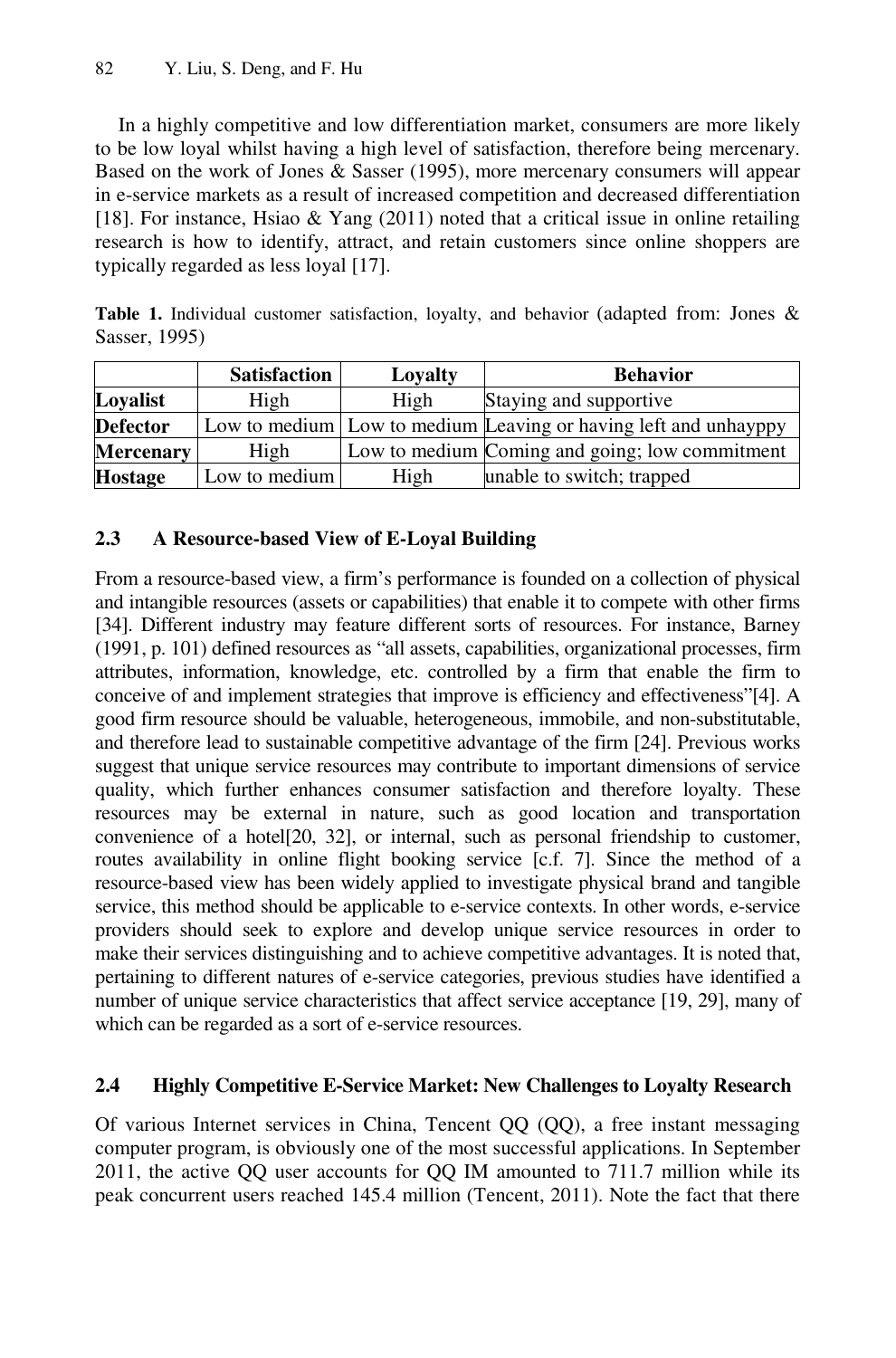were 513 million Internet users in China in 2011  $[10]$ <sup>1</sup>. Whilst QQ is initially developed for instant communication, the company seeks to integrate a diversity of value-added services to the QQ and develops it to be a customized "one stop for all" application. An increasing amount of Internet services have been integrated to the simple interface of QQ (like MSN). As a result, through simply clicking on icons in its interface, QQ users can access a diversity of various Internet services, such as email, online music, games, web TV, online shopping, Internet disk, SNS and many others. One stop for all application strategy offers QQ unique advantages compared to other service providers, as there is no more need for users to make additional registration and to remember additional account and password information towards a new service supplier. In addition, friends list of instant messaging service can be easily migrated to SNS, which saves QQ users' lots of efforts to establish a new network for SNS. Also as an integrated function, new updates from SNS (i.e. comments, new posts) will be presented to users through the simple interface of QQ. Considering various inherent advantages of SNS at QQ, it seems that it should be easy to convert loyal QQ instant messaging users to be loyal SNS users alike.

However, as one of the earliest SNS providers, market share of QQ's SNS (or Qzone) has been eaten away by more recent entrants to the industry. Many users shift to other SNS providers despite their loyalty to QQ IM and give up various benefits offered. They are willing to use other SNS services, even if they have to spend additional efforts to open the browser, to fill in account and password information and to search people for reconstructing their new network. Currently, there are 190 million active SNS users for Qzone, 96 million for Renren.com and 40.1 million for Kaixin001.com [31]. The SNS market in China is dominated by several suppliers that provide similar services. After several years of development and competition, SNS suppliers share considerable similarities in their website presentation and functionalities despite limited differences. In this regard, it would be interesting to scrutinize what are unique service features (or resources) to distinguish a SNS supplier from a user's perspective.

# **3 Research Framework and Hypotheses Development**

To evaluate SNS service loyalty, a research framework is proposed. Five hypothesized determinants of loyalty are included, which are habit, satisfaction, switching costs, supplementary entertainments and critical mass.

Satisfaction can be defined as a personal's feeling of pleasure or disappointment resulting from comparing a service's perceived performance (or outcome) in relation to his or her expectations [21]. Previous literature provides unambiguous supports for the positive influence of satisfaction on customer loyalty. Consistent with previous studies, it is expected that the same influence works in SNS alike. Hence, we hypothesized:

H1: Satisfaction positively relates to consumer loyalty.

In service loyalty research, switching costs measure a consumer's perceived difficulty in switching to a new service supplier, which represents anything that

-

<sup>&</sup>lt;sup>1</sup> Some Internet user may actively use two or more QQ accounts.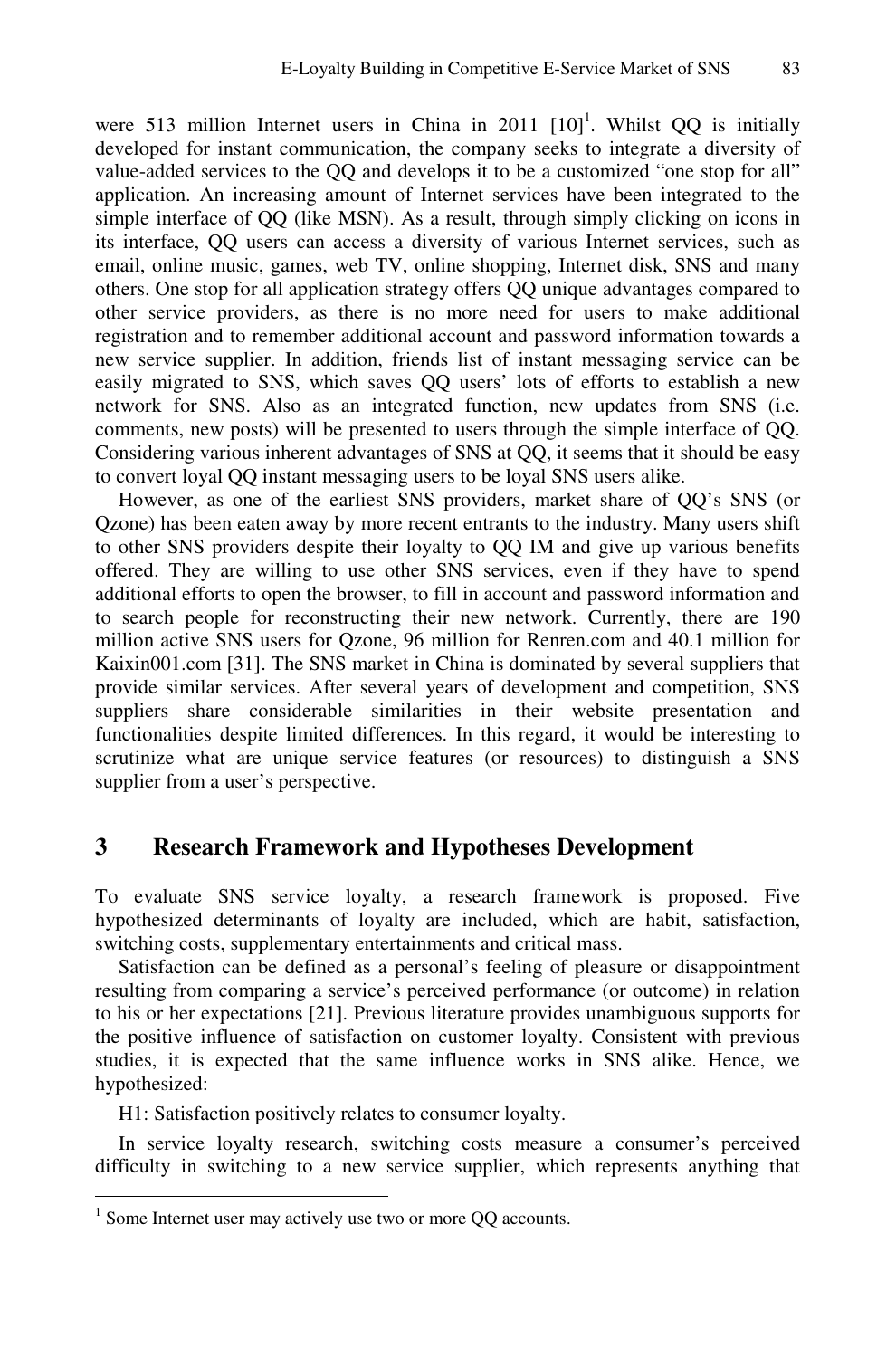makes it more difficult or costly for consumer to change providers [8]. Switching costs are not only economic in nature, but also can be emotional or psychological, such as interpersonal relationships and special treatment [8, 36]. Many studies suggest switching costs exert a direct influence on service loyalty, arguing that if consumers encounter a high switching costs, they are more likely to stay with the service supplier [2, 8, 35, 36]. Therefore, we hypothesized:

H2: Switching costs positively relate to consumer loyalty.

Jones and Sasser (1995) pointed out that the degree of switching costs differ a lot in different service sectors, which may alter the effects of satisfaction on service loyalty [18]. Balabanis et al. (2006) classified satisfaction to be high, moderate and low levels, and hypothesized that influence of perceived switching barriers on e-store loyalty is greater when satisfaction is low [3]. Yang and Peterson (2004) divided e-service users to be two subgroups of unsatisfied and satisfied users, and reported a significant interaction effects of switching costs and satisfaction on customer loyalty in satisfied user group [36]. Lee et al. (2001) studied mobile phone service loyalty and reported a positive interaction effect of switching costs and satisfaction on loyalty [22]. Jones & Sasser (1995) suggested that, in a high competitive and low differentiation market, people become mercenary and have a low commitment. Therefore, it is important to build switching costs to retain customers [18]. Therefore, we hypothesized:

H3: Interaction effects between satisfaction and switching costs positively relate to consumer loyalty.

Habit can be defined as the "learned sequences of acts that become automatic responses to specific situations, which may be functional in obtaining certain goals or end states" [33]. The concept and function of habit has been broadly investigated across a diversity of disciplines, like social psychology, health sciences, marketing/consumer behavior, IT user behavior and organizational behavior [9]. Frequently performed behaviors tend to become habitual and hence automatic over time [26]. Habitual behavior is difficult to resist and substantial conscious efforts are needed for individuals in order to alter their habits. Therefore, altering habit in order to switch to another service provide may exert to be a sort of switching cost. Furthermore, consumers may express their loyalty to an e-service provider simply as a result of habit. In other words, they are 'lazy' to make a change or feel difficult to change their habit of being 'loyal' to existent service provider. Accordingly, the following hypothesis is made:

H4a: Habit positively relates to switching cost.

H4b: Habit positively relates to loyalty.

From a resource-based view, unique resources or capability of a company means the unique service attributes help to discriminate a service provider from others to enhance competitiveness. Unique resources can be internal, accumulated with times and co-created with customers, i.e. hotel stuff's personal relationship or friendship to customers [7]. Concerning SNS, supplementary entertainments can be regarded as a sort of internal resources. Specifically, it refers to the entertainments/games offered by SNS; these entertainments/games are not specifically designed for information sharing or communication purpose, but to offer entertainment that a user can play to compete with peers even when peers are offline. The strategy of providing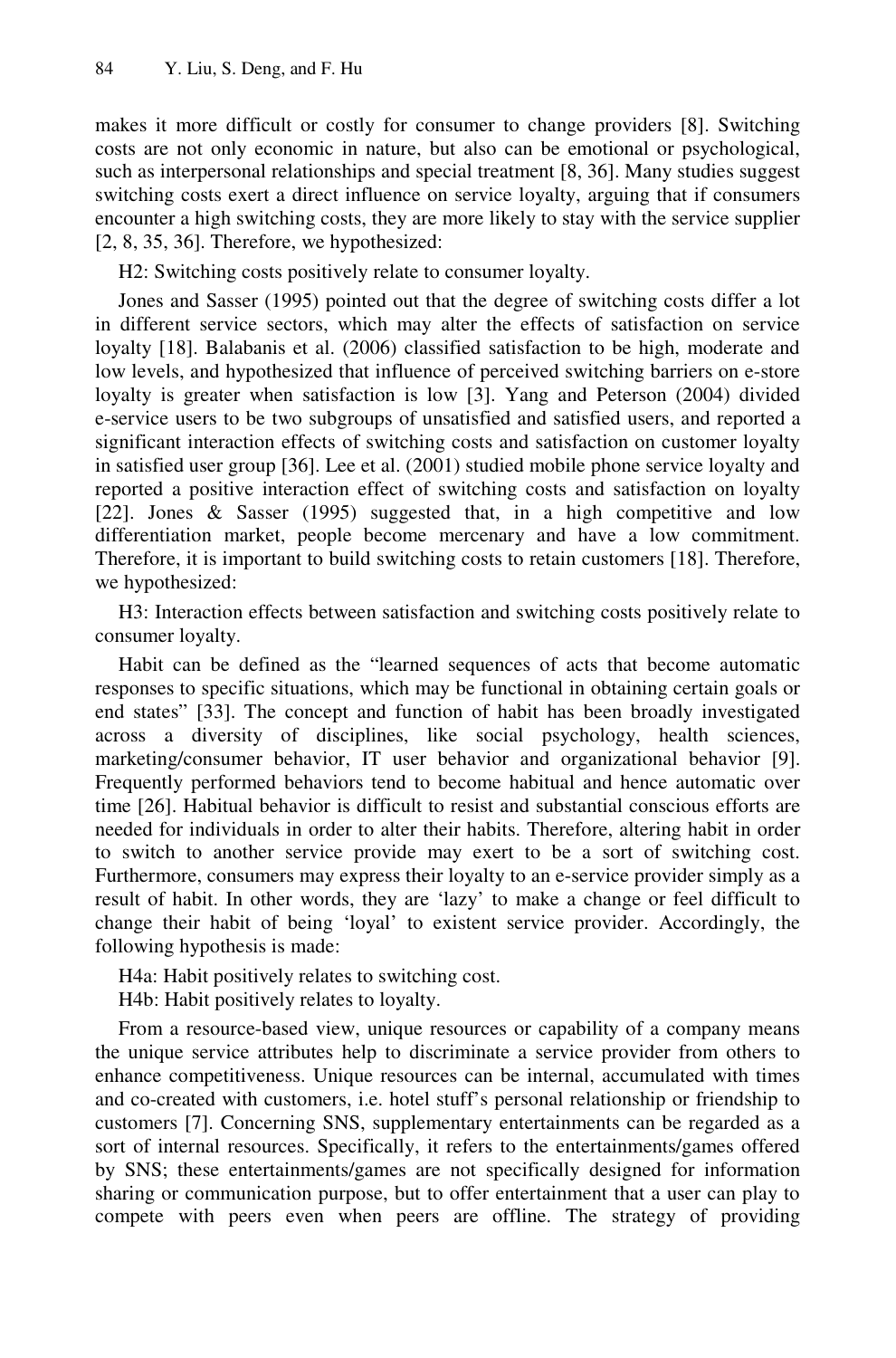supplementary entertainments has been dominantly applied by today's SNS providers. Taking 'Happy Farm' social game for instance, it is one of the most popular social networking games in China. At the height of its popularity, there were 23 million daily active users who log in to the game at least every 24 hours<sup>2</sup>. As a value-added element for SNS, a provision of supplementary entertainments potentially brings about more pleasure to SNS user, making consumers more likely to feel satisfied. Therefore, it is proposed:

H5a: Supplementary entertainments positively relate to satisfaction.

Furthermore, frequently interacting with the supplementary entertainments may contribute to a motivator of forming habitual behavior to access SNS. In other words, supplementary entertainments may contribute to the establishment of habitual use of SNS. Therefore, it is proposed:

H5b: Supplementary entertainments positively relate to habit.

External resources refer to the service attributes, which are not generated by the service provider, but contribute to be an important aspect of service, such as the transportation convenience to a hotel customer. Concerning SNS, critical mass is proposed to affect consumer service experience as a kind of external resources. It refers to an important segment of population that chooses to take part in the SNS [1, 25]. Critical mass makes major contributions to the collective action as well as to later subscribers [1, 25]. A new network by its nature requires a group of subscribers if it is to startup; the network becomes mature to move beyond that point in its development where a critical mass has initially assembled [1]. As a result, new subscribers to a mature SNS can join one after another instead of as a group [1]. For instance, a user subscribes to a SNS, for that his/her friends are there already; as a result, s/he subscribes to the SNS by join the already existed circle of his/her friends with no need to establish a new network by his/her own efforts. Hence, users may decide to be loyal to a specific SNS so that they can connect to the people who are important to them, such as friends and relatives. The possibility to communicate with important others inside the network should be an important purpose of using SNS, which enhance their satisfaction to the service. Furthermore, when users have lots of friends using the SNS, it is more likely for them to communicate with their friends via SNS and therefore make the SNS use to be habitual. Therefore, we proposed:

H6a: Critical mass positively relates to habit.

H6b: Critical mass positively relates to switching costs.

# **4 Research Methodology**

### **4.1 Survey and Questionnaires**

-

As there are many SNS operators in China, Qzone, the biggest social networking service provider in China, is selected as the subject for survey. A five-point Likertscale ranging from disagree (1) to agree (5) was used to measure each item of the model. The questionnaire survey was conducted online. We provided a hyperlink to

 $2$  See. http://game.dayoo.com/200911/20/68602\_100420554.htm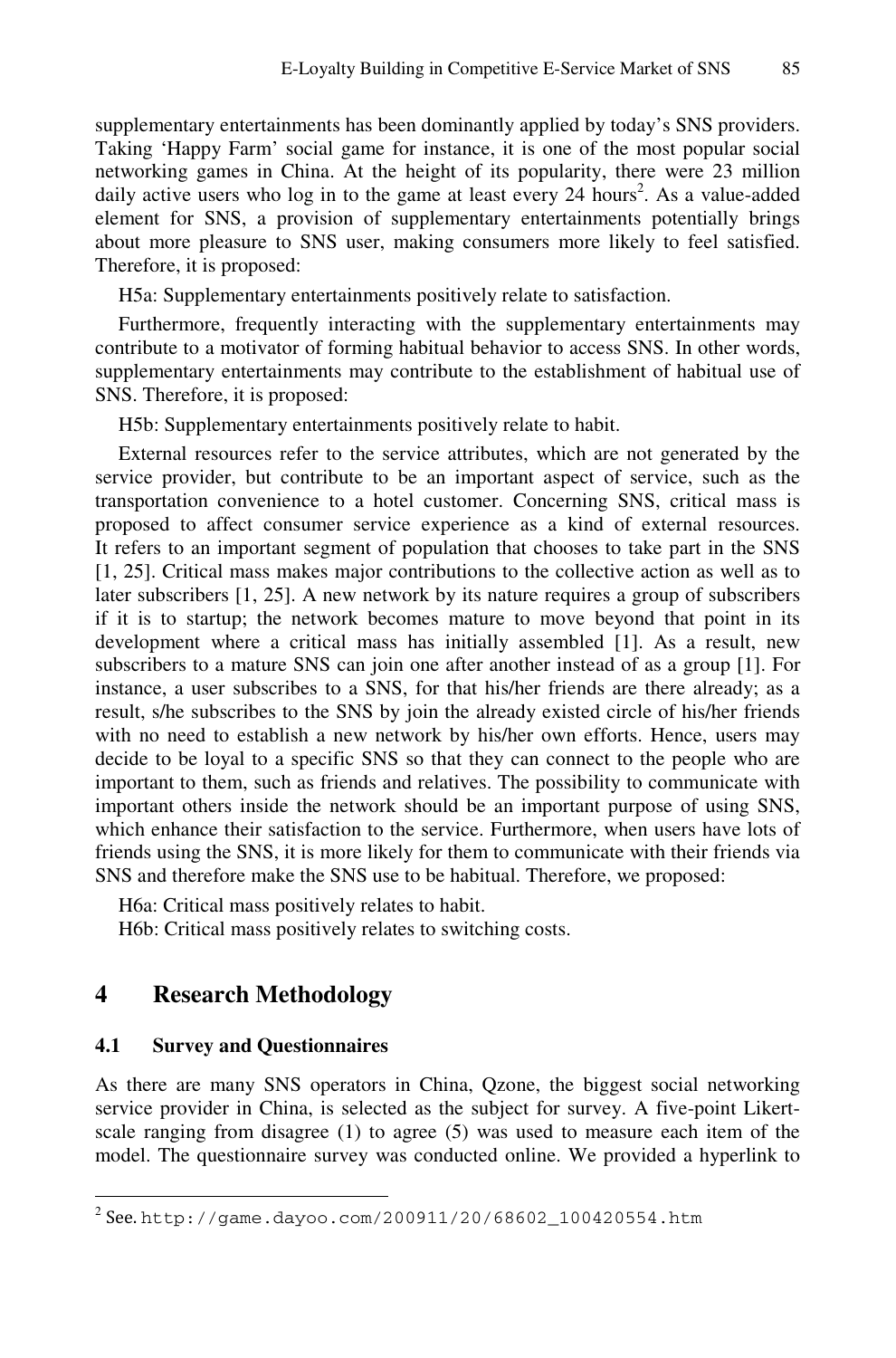the survey web page and posted it to different forums, while the respondents would be directed to the online version of the questionnaire by clicking on the hyperlink. Finally, 228 complete samples were collected, seven of which have no prior use experience and were therefore omitted from the analysis. The final samples consist of 99 males (44.8%) and 122 females (55.2%). Most respondents are under 25 years old  $(n = 175)$  and have used computers for over 3 years  $(n = 194)$ . 73.3 percent  $(n = 162)$ of participants have an experience of using Qzone for over 3 years while 44 respondents (19.9%) has 1-3 years use experience. Only 15 participants (6.8%) have a use experience of less than 1 year.

### **4.2 Reliability and Validity of Measurement**

Partial Least Squares (PLS) path modeling technologies were utilized to analyze the data using SmartPLS 2.0. Convergent validity indicates the degrees to which the items of a scale that are assumed to be theoretically associated are also related in reality. As shown in Table 3 and 4, all values of Cronbach's alpha, factor loadings and CR are over their thresholds of 0.5 and 0.7 respectively.

Discriminant validity refers to whether the items of a scale reflect the construct in question or reflect another related construct. It can be verified if the variances of the average variance extracted for each construct are higher than any squared correlation between this construct and any other construct, the discriminant validity is supported [13].

| Construct                    | α     | CR    | Minim. factor loading |  |  |
|------------------------------|-------|-------|-----------------------|--|--|
| Satisfaction                 | 0.941 | 0.957 | 0.907                 |  |  |
| Switching costs              | 0.871 | 0.912 | 0.817                 |  |  |
| Supplementary entertainments | 0.820 | 0.917 | 0.917                 |  |  |
| Critical mass                | 0.883 | 0.944 | 0.944                 |  |  |
| Habit                        | 0.969 | 0.980 | 0.961                 |  |  |
| Loyalty                      | 0.923 | 0.951 | 0.904                 |  |  |

**Table 2.** Reliability and convergent validity statistics

### **Table 3.** Discriminant validity

(The bold diagonals are the AVEs of the individual constructs; off diagonal values are the squared correlations between constructs)

| Construct                              | Mean | Sa    | Sc    | <b>Se</b> | C <sub>m</sub> | Ha<br>L0    |  |
|----------------------------------------|------|-------|-------|-----------|----------------|-------------|--|
| Satisfaction (Sa)                      | 3.26 | 0.850 |       |           |                |             |  |
| Switching costs (Sc)                   | 2.60 | 0.149 | 0.722 |           |                |             |  |
| Supplementary entertainments (Se) 3.19 |      | 0.247 | 0.199 | 0.847     |                |             |  |
| Critical mass (Cm)                     | 3.45 | 0.168 | 0.127 | 0.098     | 0.895          |             |  |
| Habit (Ha)                             | 2.96 | 0.565 | 0.596 | 0.383     | 0.561          | 0.942       |  |
| Loyalty $(Lo)$                         | 2.45 | 0.304 | 0.544 | 0.165     | 0.202          | 0.750 0.868 |  |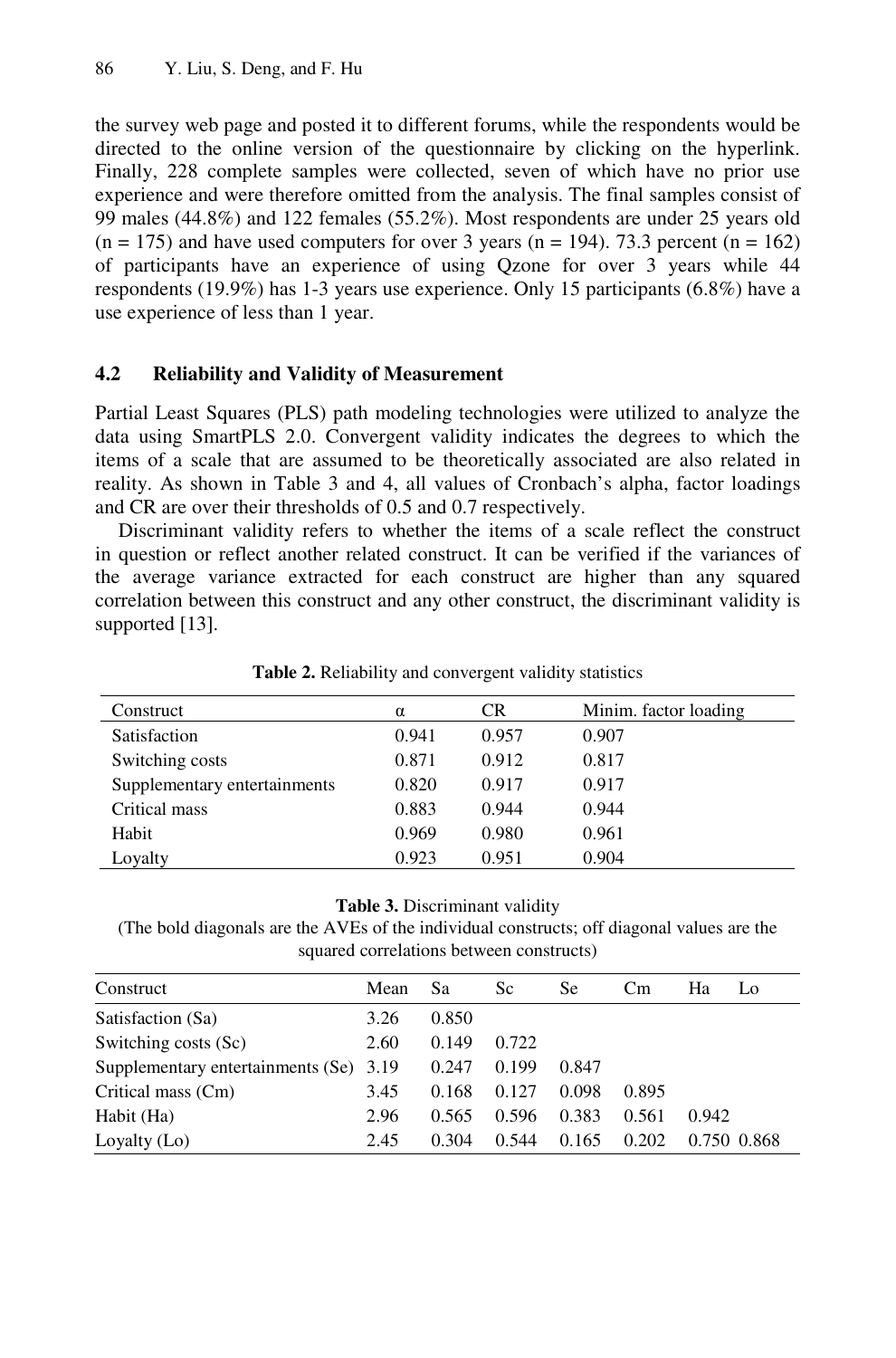#### **4.3 Data Analysis and Model Assessment**

Figure 2 depicts the results of model testing. As shown in the Figure, both satisfaction and switching cost alone have no significant effect on loyalty. Instead, the interaction effect of satisfaction and switching cost has significant influence on loyalty. Furthermore, habit exerts a substantial and strong influence on both loyalty and switching cost. Critical mass exerts a significant influence on habit, but not on switching cost. Supplementary entertainments significantly affect both habit and satisfaction. Critical mass and supplemental materials have indirect influences on switching cost, which are mediated by habit. The model interprets 35.6 percent of variance of switching cost, 36.3 percent of habit, 24.9 percent of satisfaction and 72 percent of loyalty.



**Fig. 2.** Results

# **5 Discussion and Implications**

Figure 2 shows that, in this competitive SNS market, consumers tend to be mercenary, whereas a high satisfaction of SNS users doesn't guarantee a high loyalty toward service provider. In addition, satisfaction alone cannot bring about loyalty as well. Consistent with the work of Jones & Sasser (1995), we propose that consumer satisfaction may not be such a reliable indicator of loyalty for e-service market, in particular when the market becomes more competitive with less differentiation. Consumers behave differently in response to different industry environments. In other words, the change of industry environment itself may effectively alter the way that consumers choose to be loyal to a company, i.e. mercenary versus hostage consumers. The results show a strong interaction effect between satisfaction and switching costs on SNS loyalty. In other words, it is really difficult to establish user loyalty in SNS: only when consumers are satisfied with service provider and are feeling difficulty to switch, they become loyal. This also suggests that satisfaction is a necessary condition of service loyalty. Satisfied consumers can be either loyal or not loyal to service provider based on the level of switching cost, but dissatisfied consumers definitely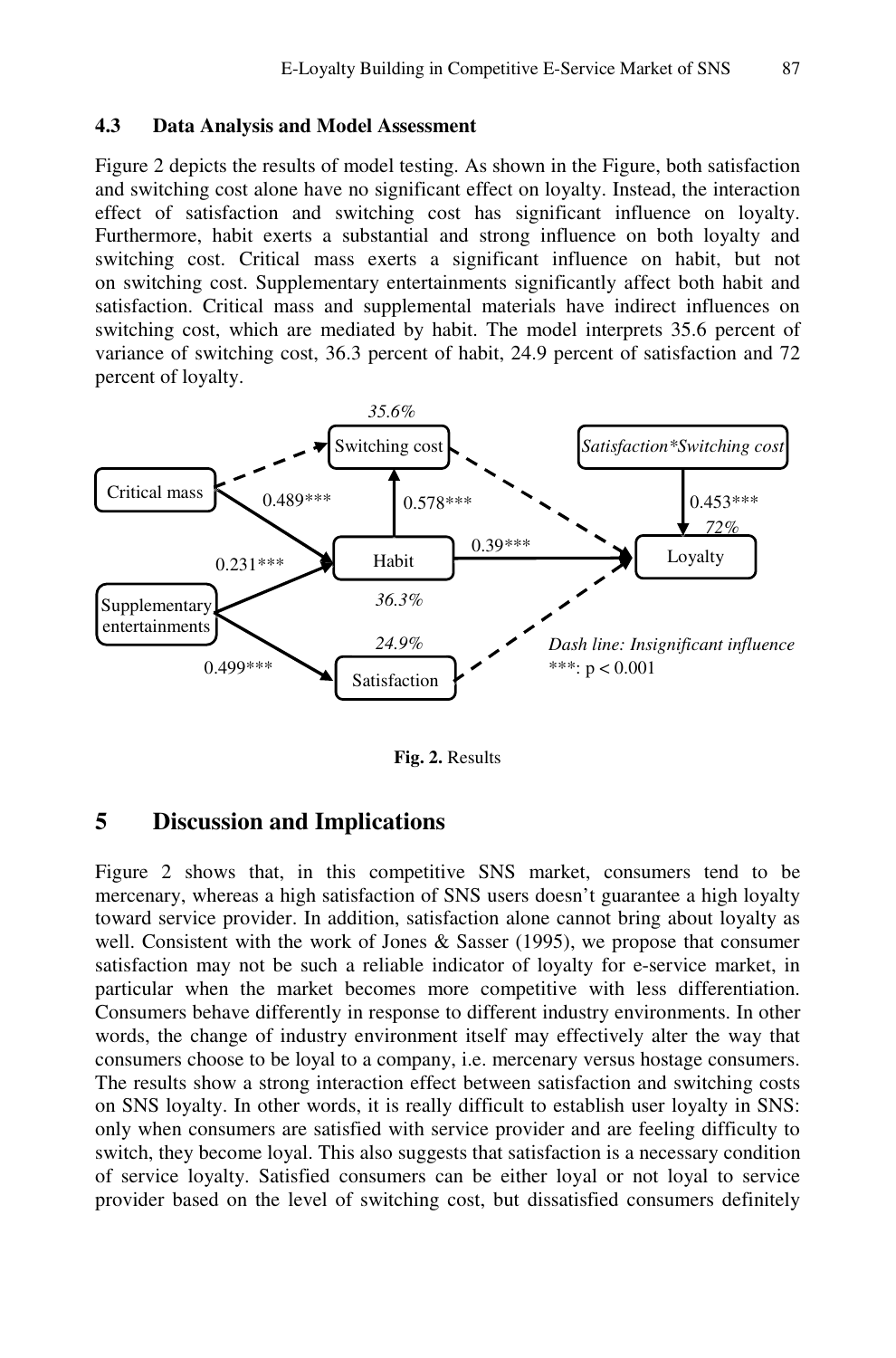exert no loyalty. Habit has in particular strong and direct influence on SNS loyalty. This implies that, in Chinese SNS market, consumer loyalty is more like a sort of habitual behavior. In other words, there is a high risk of consumer switch, if they are strongly motivated to change their habit, e.g. by their peers (critical mass).

Furthermore, critical mass and supplementary entertainments are found to be important resources that significantly enhance consumer habit, satisfaction and switching costs on SNS. This indicates that, if a SNS maintained an individual's network by hosting the people who are important to him/her, the user is less likely to switch because it will cause a loss of connections to those important people. Also the time and efforts spent on supplementary entertainment, such as social networking games, appears to be valuable to the consumers. They feel more satisfied if they engage in supplementary entertainment, in particular when they play together with their friends.

### **6 Conclusion**

In this study, we sought to introduce a resource-based view into the field of e-service research, and to interpret how unique service resources help establish both satisfaction and switching costs. Whilst the resource-based view has been dominantly utilized to study the competitiveness of different companies and organization, this approach is novel to the field of e-service research. Based on the research findings of this study, we argued that it is important to recruit and develop unique service capabilities in order to make the e-service distinguishing and to achieve competitiveness.

While previous works have examined the influence of industry settings in affecting satisfaction—loyalty relationship mainly concerning human-mediated service industries [18], our study investigates the loyalty building in a competitive e-service market with several competent suppliers. The results of this study illustrate that, in Chinese SNS market, despite of a high satisfaction, consumer loyalty cannot be established without a proper level of switching costs. In Internet environment, the choice of websites is already huge and increasing. Therefore, it is essential for websites to focus more on increasing switching costs than eliminating alternatives. In this regard, our results facilitates a more complete understanding on e-service loyalty building in context and seeks to raise the research interests in unique service resources for developing distinguishing e-service. Previous studies show that switching costs vary in different industry settings while the effects of satisfaction on customer retention will be deteriorated in case of high switching costs [22]. Simply considering e-service loyalty from the view of satisfaction, important information might be underexplored, in particular if industry environment and switching costs become a matter of importance. There is a dearth of relevant wisdom in the e-service field concerning some new and emerging business phenomena, such as the predicament faced by Qzone.

**Acknowledgements.** This research is partly supported by Wuhan University Academic Development Plan for Scholars after 1970s for the project Research on Internet User Behavior and the National Funds of Social Science (No. 14BTQ044),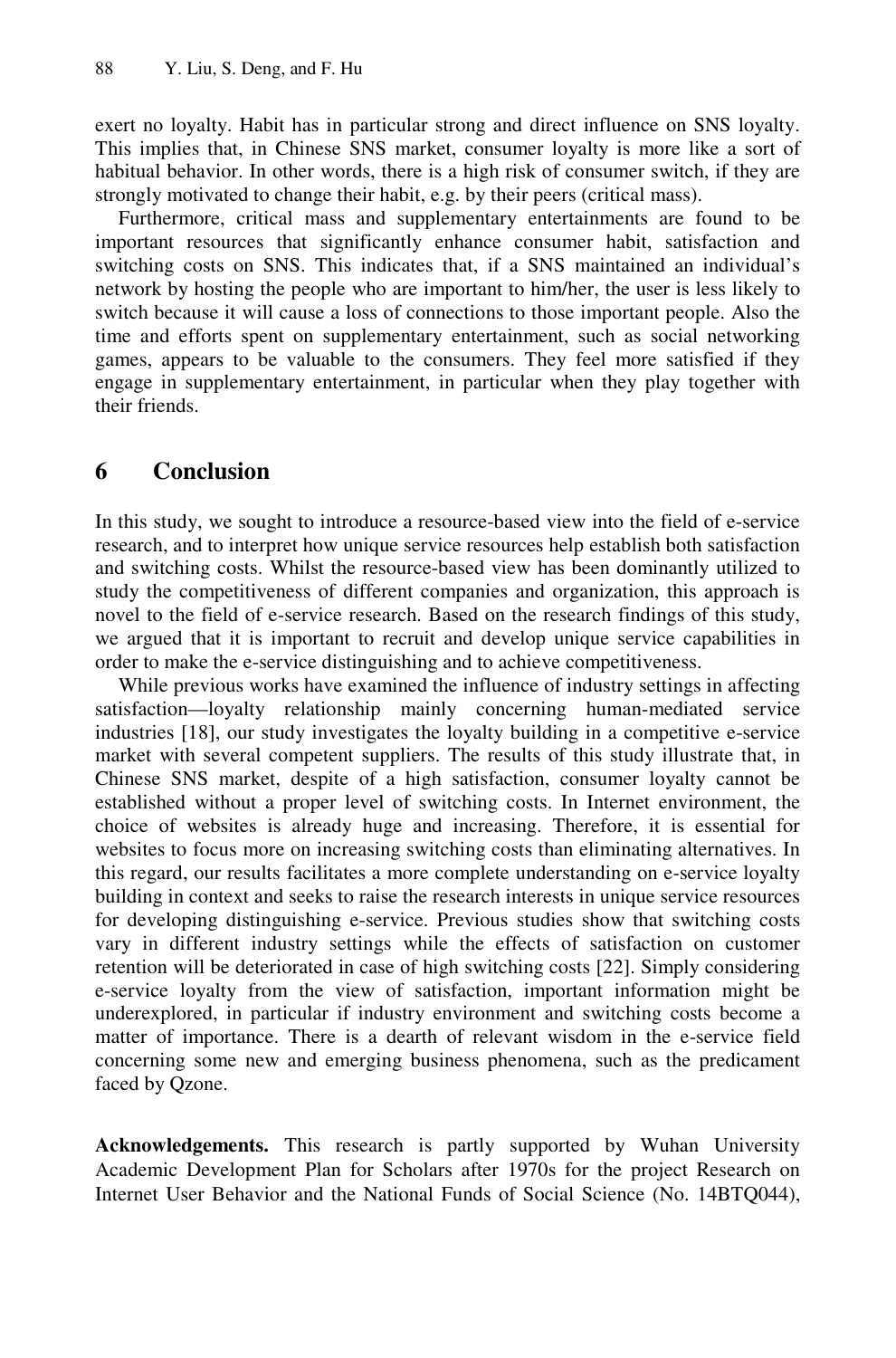the National Planning Office of Philosophy and Social Science in China (No. 13CTQ029) and the Zhejiang Province Planning Project of Philosophy and Social Sciences (No. 11JCGL04YB).

# **References**

- 1. Allen, D.: New telecommunications services: Network externalities and critical mass. Telecomm. Policy. 12(3), 257–271 (1988)
- 2. Amin, S.M., et al.: Factors Contributing to Customer Loyalty Towards Telecommunication Service Provider. Procedia - Soc. Behav. Sci. 40(6), 282–286 (2012)
- 3. Balabanis, G., et al.: Bases of e-store loyalty: Perceived switching barriers and satisfaction. J. Bus. Res. 59(2), 214–224 (2006)
- 4. Barney, J.: Firm resources and sustained competitive advantage. J. Manage. 17(1), 99–120 (1991)
- 5. Bhattacherjee, A., et al.: User switching of information technology: A theoretical synthesis and empirical test. Inf. Manag. 49(7-8), 327–333 (2012)
- 6. Bloemer, J., et al.: Linking perceived service quality and service loyalty: a multidimensional perspective. Eur. J. Mark. 33(11/12), 1082–1106 (1999)
- 7. Butcher, K., et al.: Evaluative and relational influences on service loyalty. Int. J. Serv. Ind. Manag. 12(4), 310–327 (2001)
- 8. Chang, Y.-H., Chen, F.-Y.: Relational benefits, switching barriers and loyalty: A study of airline customers in Taiwan. J. Air Transp. Manag. 13(2), 104–109 (2007)
- 9. Chou, C., et al.: Understanding Mobile Apps Continuance Usage Behavior and Habit: An Expectance-Confirmation Theory. In: PACIS 2013 Proceedings. p. Paper 132 (2013)
- 10. CNNIC: The 29th Statistical Report on Internet Development in China (2012)
- 11. Dai, H., et al.: Antecedents of online service quality, commitment and loyalty. J. Comput. Inf. Syst. Winter, 1–11 (2011)
- 12. Fiske, D.W., Maddi, S.R.: Functions of varied experience. Dorsey Press, Homewood (1961)
- 13. Fornell, C., Larcker, D.: Evaluating structural equation models with unobservable variables and measurement error. J. Mark. Res. 18(1), 39–50 (1981)
- 14. Gremler, D.D., Brown, S.W.: Service loyalty: its nature, importance, and implications. In: Edvardsson, D.D., et al. (eds.) QUIS V: Advancing Service Quality: A Global Perspective, NY, New York, pp. 171–181 (1996)
- 15. Herrnstein, R.J., Prelec, D.: A theory of addiction. In: Loewenstein, G. and Elster, J. (eds.) Choice Over Time. Russell Sage Press, New York (1992)
- 16. Hou, A.C.Y., et al.: Migrating to a new virtual world: Exploring MMORPG switching through human migration theory. Comput. Human Behav. 27(5), 1892–1903 (2011)
- 17. Hsiao, C.H., Yang, C.: The intellectual development of the technology acceptance model: A co-citation analysis. Int. J. Inf. Manage. 31(2), 128–136 (2011)
- 18. Jones, T., Sasser, W.: Why satisfied customers defect. Harv. Bus. Rev. 76(3) (1995)
- 19. Kim, J., et al.: The role of etail quality, e-satisfaction and e-trust in online loyalty development process. J. Retail. Consum. Serv. 16(4), 239–247 (2009)
- 20. Knutson, B.: Frequent travelers: making them happy and bringing them back. Cornell Hotel Restaur. Adm. 29(1), 82–87 (1988)
- 21. Kotler, P.: Marketing management. Prentice-Hall, Englewood Cliffs (2003)
- 22. Lee, J., et al.: The impact of switching costs on the customer satisfaction-loyalty link: Mobile phone service in France. J. Serv. Mark. 15(1), 35–48 (2001)